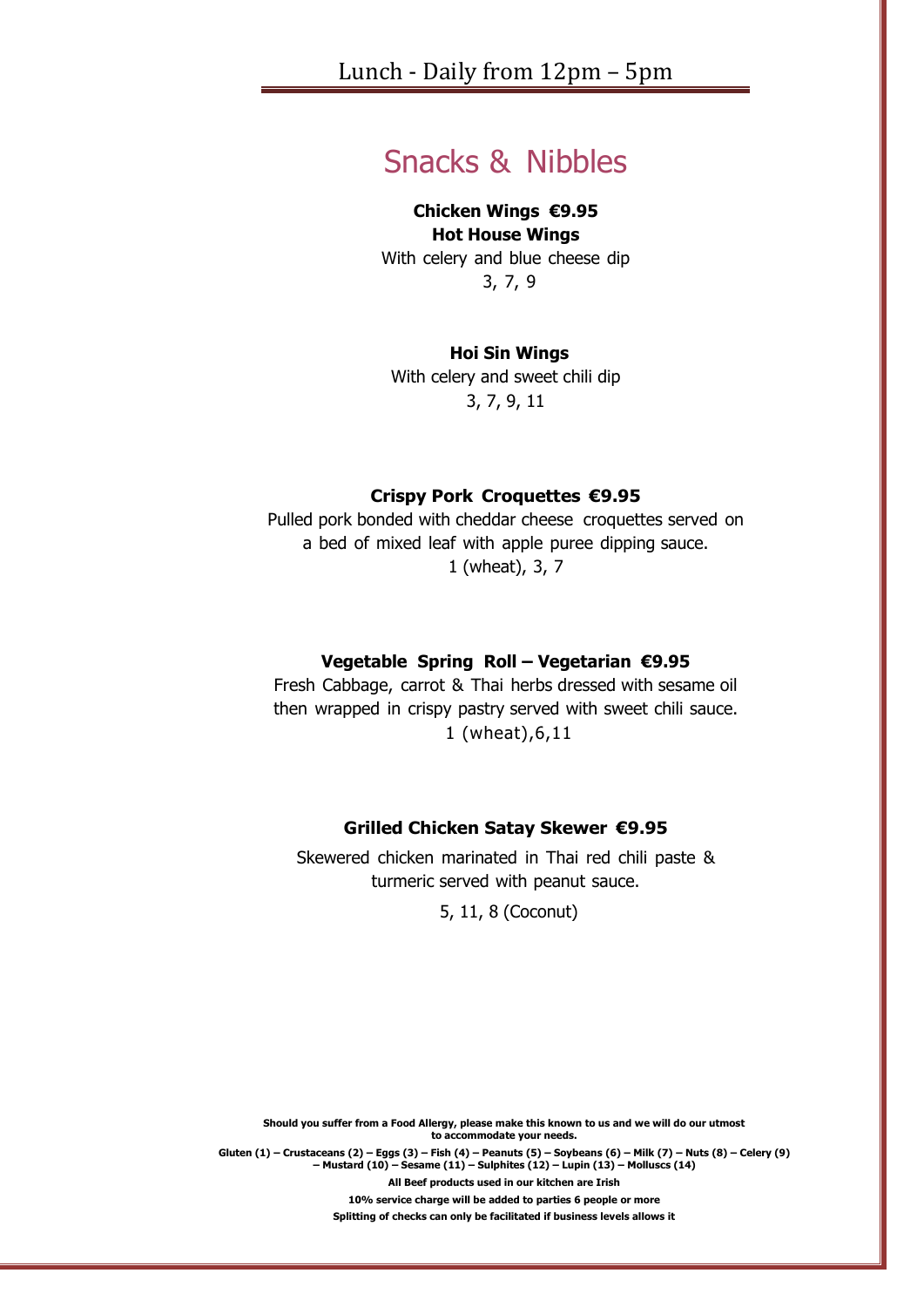# **Salads**

# **Halloumi Salad - Vegetarian €12.50**

Fire grilled halloumi and sundried tomato salad that is tossed with a garlic, lemon and thyme dressing and served with a pesto bread stick. 1 (Wheat), 7, 8 (Pine nuts)

### **Warm Crispy Chicken Salad €15.50**

Chopped crispy chicken with honey mustard dressing on a bed of mixed leaves, cherry tomatoes, cucumber and red onion. 1(wheat), 3, 7, 10

#### **Asian Duck Salad €17.50**

Crispy duck tossed in a leaf salad with orange chunks, diced tomato, peppers, shredded carrots and red onion, dressed with our house dressing and sesame seeds.

11

### **Classic Chicken Caesar €15.50**

Crisp baby gem leaves, smoked bacon, crunchy croutons, poached chicken breast, parmesan shavings with classic caesar dressing. 1 (wheat), 3, 4, 7

**Should you suffer from a Food Allergy, please make this known to us and we will do our utmost to accommodate your needs.** Gluten (1) - Crustaceans (2) - Eggs (3) - Fish (4) - Peanuts (5) - Soybeans (6) - Milk (7) - Nuts (8) - Celery (9) **– Mustard (10) – Sesame (11) – Sulphites (12) – Lupin (13) – Molluscs (14)**

> **All Beef products used in our kitchen are Irish 10% service charge will be added to parties 6 people or more Splitting of checks can only be facilitated if business levels allows it**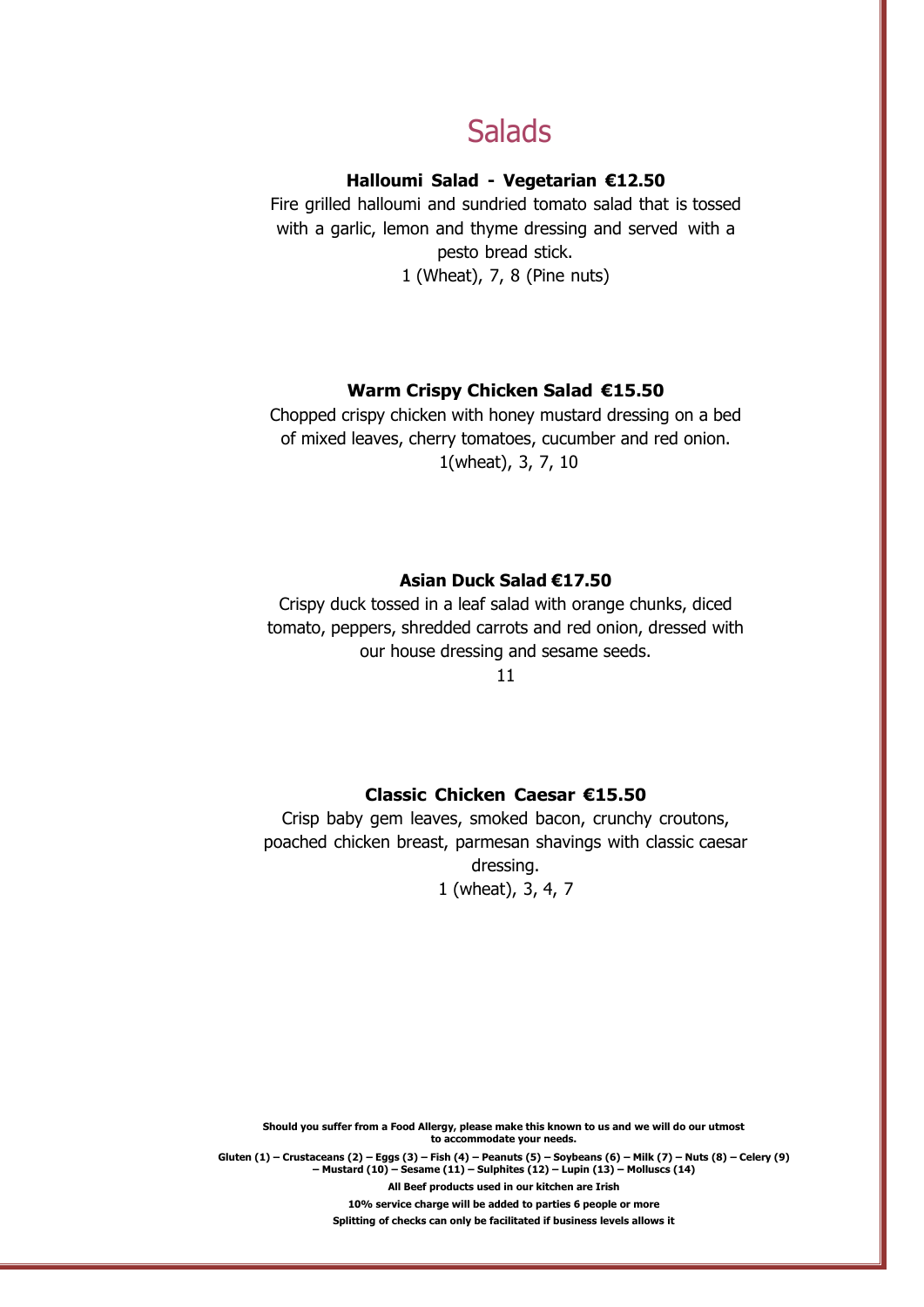# Asian Fusion – Mains

### **Thai Green Vegetable Curry €14.50**

Green chilies and peppers mixed with coconut milk, aubergine, courgette and onion. 8 (Coconut) Accompanied with either Chips or Rice **Add Tofu €2** 6

#### **Ayam Panggang €17.95**

Crispy Chicken in turmeric batter smothered in peanut curry sauce served with steamed rice. 1 (wheat), 3, 5

#### **Thai Green Chicken Curry €15.50**

Green chilies and peppers mixed with coconut milk, aubergine, courgette and onion with added chicken. 8 (Coconut) Accompanied with either Chips or Rice

#### **Chicken Pad Thai €17.95**

Flat rice noodles tossed with stir fried chicken and mixed vegetables, french beans, roasted peanuts with flavours of garlic, chili and ginger topped with lime and sesame seeds. 1 (wheat), 3, 5, 6, 11

**Should you suffer from a Food Allergy, please make this known to us and we will do our utmost to accommodate your needs.** Gluten  $(1)$  – Crustaceans  $(2)$  – Eggs  $(3)$  – Fish  $(4)$  – Peanuts  $(5)$  – Soybeans  $(6)$  – Milk  $(7)$  – Nuts  $(8)$  – Celery  $(9)$ **– Mustard (10) – Sesame (11) – Sulphites (12) – Lupin (13) – Molluscs (14) All Beef products used in our kitchen are Irish**

> **10% service charge will be added to parties 6 people or more Splitting of checks can only be facilitated if business levels allows it**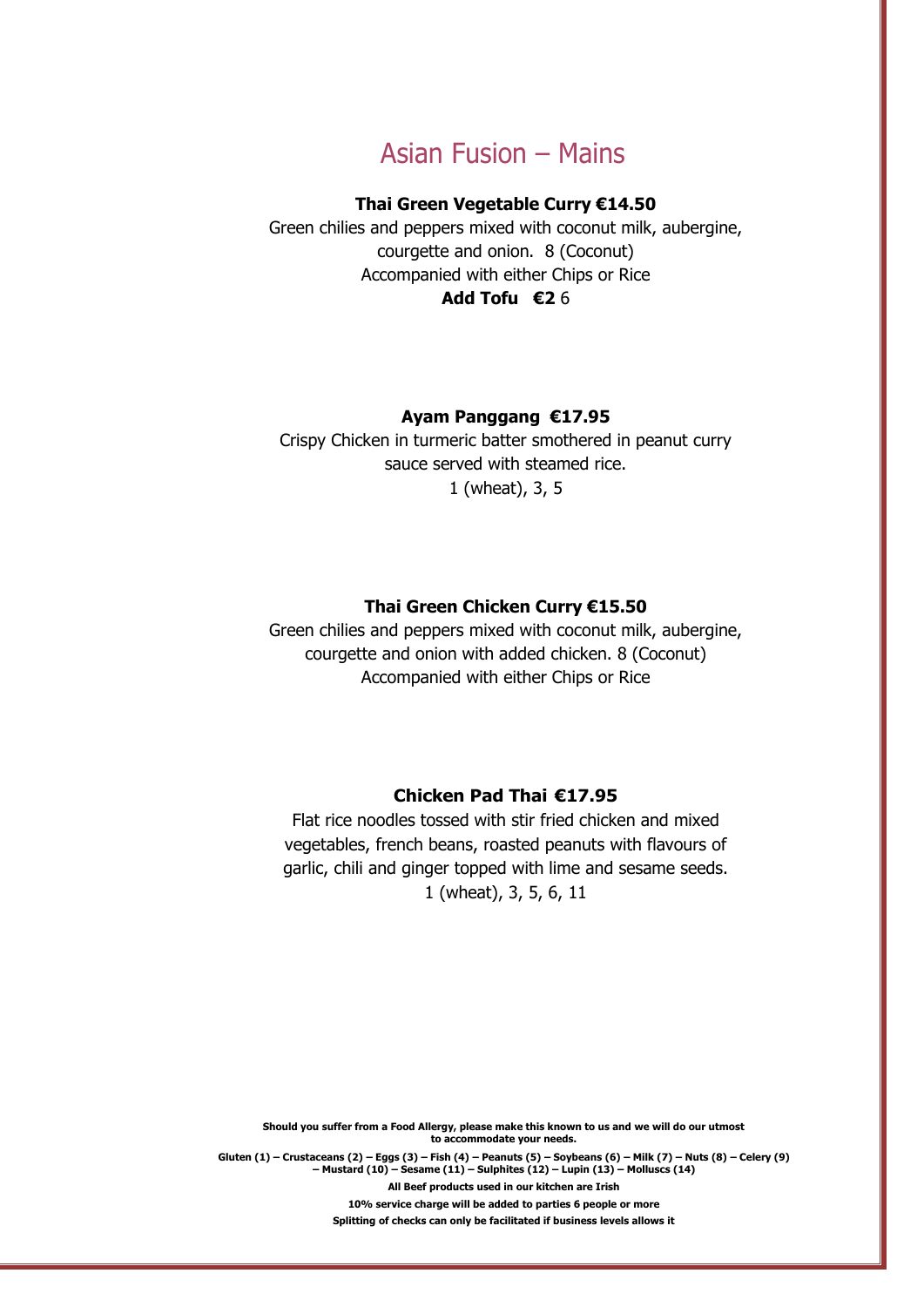# Classic – Mains

### **Chicken Caesar Wrap €15.50**

Crisp baby gem leaves, smoked bacon, crunchy croutons, poached chicken breast, parmesan shavings with classic Caesar dressing. 1 (wheat), 3, 4, 7

#### **Falafel Wrap - Vegetarian €14.50**

Toasted chickpea and coriander falafel wrap with mixed leaves, tomato, cucumber and a riata yogurt. 1 (wheat), 7

#### **4oz Rib-Eye Steak Sandwich €18.50**

Charcoaled steak with caramelized red onion marmalade, rocket, roast red peppers, garlic aioli on a ciabatta and fries 1 (wheat), 3, 7, 12

**Fish and Chips €18.50**

Beer battered hake served with tartar sauce, mushy peas and fries. 1 (wheat), 3, 4, 7

#### **Cajun Chicken Burger & Chips €18.50**

Grilled Cajun Chicken breast served on a brioche bun with vine tomato, rocket, Emmental cheese & garlic mayo and fries.

1 (wheat), 3, 7

**Should you suffer from a Food Allergy, please make this known to us and we will do our utmost to accommodate your needs.**

Gluten  $(1)$  – Crustaceans  $(2)$  – Eggs  $(3)$  – Fish  $(4)$  – Peanuts  $(5)$  – Soybeans  $(6)$  – Milk  $(7)$  – Nuts  $(8)$  – Celery  $(9)$ **– Mustard (10) – Sesame (11) – Sulphites (12) – Lupin (13) – Molluscs (14)**

**All Beef products used in our kitchen are Irish 10% service charge will be added to parties 6 people or more Splitting of checks can only be facilitated if business levels allows it**